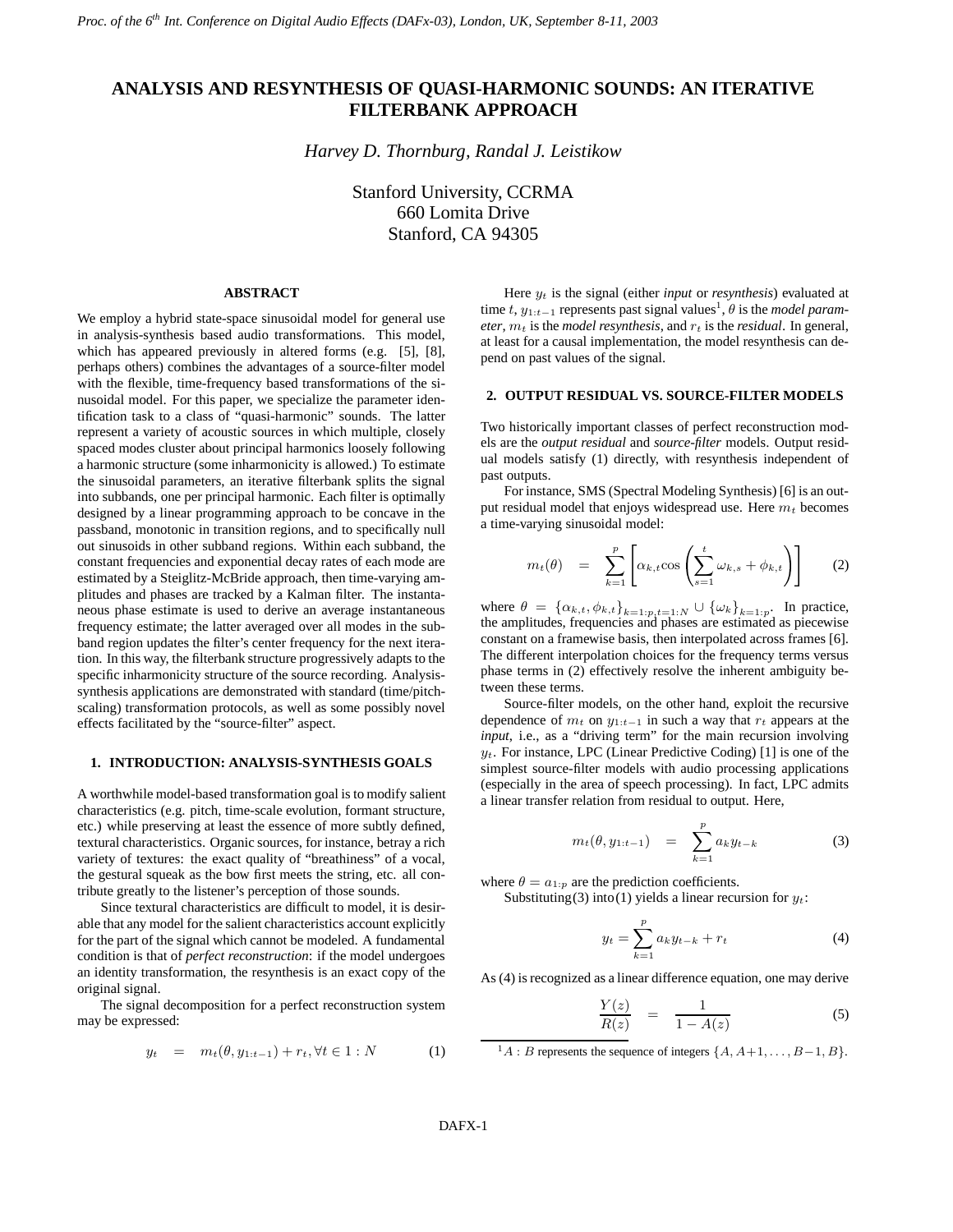where  $A(z) = \sum_{k=1}^{p} a_k z^{-k}$ . Hence,  $r_t$  represents a broadband "source" (usually interpreted as white noise and/or a periodic impulse train at the pitch period.)

Source-filter models possess several advantages over the output residual models. First, the input residual's role as an excitation for a dynamical system indicates that its energy will likely be concentrated in time. The time concentration property aids in transient detection. When a framewise parameter estimation is used, resynthesis artifacts can be minimized by aligning frame boundaries with the transient boundaries. Moreover, the excitation interpretation makes it more likely that the transient boundary corresponds to a musically meaningful event, such as a note onset.

Second, the input residual as "excitation" is likely to exhibit little cross-dependence on the model resynthesis. The latter makes viable *cross-synthesis*, where sounds may be hybridized by the interchange of models and residuals. Nevertheless the underlying model structures of the classical source-filter models (LPC, acoustic models, etc.) seem less amenable than the output-residual sinusoidal models to arbitrary time-frequency modifications.

## **3. HYBRID STATE-SPACE SINUSOIDAL MODEL**

In this paper, we employ a general state-space resynthesis approach for extended sinusoidal models which has appeared previously in different forms; e.g., [8], [5], etc. Our method presents a hybrid approach, comprising *both* input and output residuals.

In the absence of any residual apart from the initial excitation, our model yields the following output:

$$
y_t = \sum_{k=1}^p \left[ \alpha_{k,t} e^{\sum_{u=1}^t \gamma_{k,u}} \cos \left( \sum_{u=1}^t \omega_{k,u} + \phi_{k,t} \right) \right]
$$
 (6)

The allowance for exponential decays is particularly useful in modeling the onset regions of many acoustic sounds.

Equation (6) admits a state-space resynthesis, as follows. Let  $s_t \in \mathbb{R}^{2p}$  denote the *state* at time t.  $s_t$  encodes the information necessary to reconstruct the amplitudes and phases of all component sinusoids. Precisely,  $s_t(2k - 1)$  encodes the in-phase and  $s_t(2k)$  the quadrature component of the  $k^{th}$  sinusoid. The amplitude and phase terms are retrieved accordingly:

$$
\alpha_{k,t} = \sqrt{s_t^2(2k-1) + s_t^2(2k)}
$$
  
\n
$$
\phi_{k,t} = \tan^{-1}[s_t(2k)/s_t(2k-1)]
$$
\n(7)

The state undergoes the recursion:

$$
s_t(2k-1:2k) = F_t(2k-1:2k)s_{t-1}(2k-1:2k) + r_{i,t}(2k-1:2k)
$$
\n(8)

where  $r_{i,t} \in \mathbb{R}^{2p}$  is the *input residual*, and

$$
F_t(2k-1:2k) = e^{-\gamma_{k,t}} \begin{bmatrix} \cos(\omega_{k,t}) & -\sin(\omega_{k,t}) \\ \sin(\omega_{k,t}) & \cos(\omega_{k,t}) \end{bmatrix}
$$
(9)

The output  $y_t$  sums over the in-phase components plus an *output residual,*  $r_{o,t} \in \mathbb{R}$ :

$$
y_t = H x_t + r_{o,t} \tag{10}
$$

where  $H \in \mathbb{R}^{1 \times 2p}$ ;  $H(2k - 1) = 1$ ;  $H(2k) = 0 \forall k$ .

The residuals are modeled stochastically, as white Gaussian processes:

$$
r_{i,t} \sim \mathcal{N}(0,rI)
$$
  
\n
$$
r_{o,t} \sim \mathcal{N}(0,q)
$$
 (11)

Given the frequency/decay trajectories  $\{\omega_{k,t}, \gamma_{k,t}\}_{k=1:p, t=1:N}$ , and a noninformative initial state distribution,  $p(s_0) \sim \mathcal{N}(0, \infty I)$ , we have a complete Markov model for the observations  $\{y_t\}_{t=1:N}$ , i.e.:

$$
s_t \sim \mathcal{N}(F_t s_{t-1}, qI)
$$
  
\n
$$
y_t \sim \mathcal{N}(Hx_t, r)
$$
 (12)

Here  $F_t = \text{blockdiag}_{k=1:p} F_{k,t}.$ 

The Kalman filter may be used to derive the posterior state distributions based on present/past outputs, i.e.

$$
p(s_t|y_{1:t}) \sim \mathcal{N}\left(\hat{s}_{t|1:t}, P_{t|1:t}\right) \tag{13}
$$

Input and output residuals are extracted using  $\hat{s}_{t|1:t}$  in place of  $s_t$ in (8) and (10); i.e.:

$$
\begin{array}{rcl}\n\hat{r}_{i,t} & = & \hat{s}_{t|1:t} - F_t \hat{s}_{t-1|1:t-1} \\
\hat{r}_{o,t} & = & y_t - H \hat{s}_{t|1:t}\n\end{array} \tag{14}
$$

To summarize, the entire analysis-synthesis algorithm works as shown in Fig. 1:



Figure 1: *Generic analysis-synthesis block diagram for the hybrid state-space sinusoidal model*

- 1. Estimate frequency and decay trajectories:  ${\{\omega_{k,t}, \gamma_{k,t}\}}_{k=1:p,t=1:N}$  over time, by whatever means.
- 2. Derive Kalman filtered state estimates:  $\left\{\hat{s}_{t|1:t}\right\}_{t=1:N}$
- 3. Extract input/output residuals via (14).
- 4. Transform the model, input residuals, and/or output residual by user-specified means.
- 5. Reconstruct  $y_t$  via the state-space resynthesis (8,10).

The specification of q, r (only the ratio,  $\rho = r/q$ , matters) is vitally important towards obtaining a successful resynthesis. Please see Appx. A.

## **4. SPECIALIZATION TO QUASI-HARMONIC SOUNDS**

A *quasi-harmonic* sound model may represent a variety of single, monophonic recordings of acoustic sounds, especially plucked or struck tones: piano, marimba, bells etc.

The defining criteria are as follows:

- 1. **QH1**: Frequencies and decay factors are modeled as time invariant for a single analysis frame. However, nonstationarities in the amplitudes and phases may proxy for small, local variations in frequencies and decay rates.
- 2. **QH2**: All frequencies cluster about principal harmonics. Frequency spacing may be arbitrarily close within a cluster.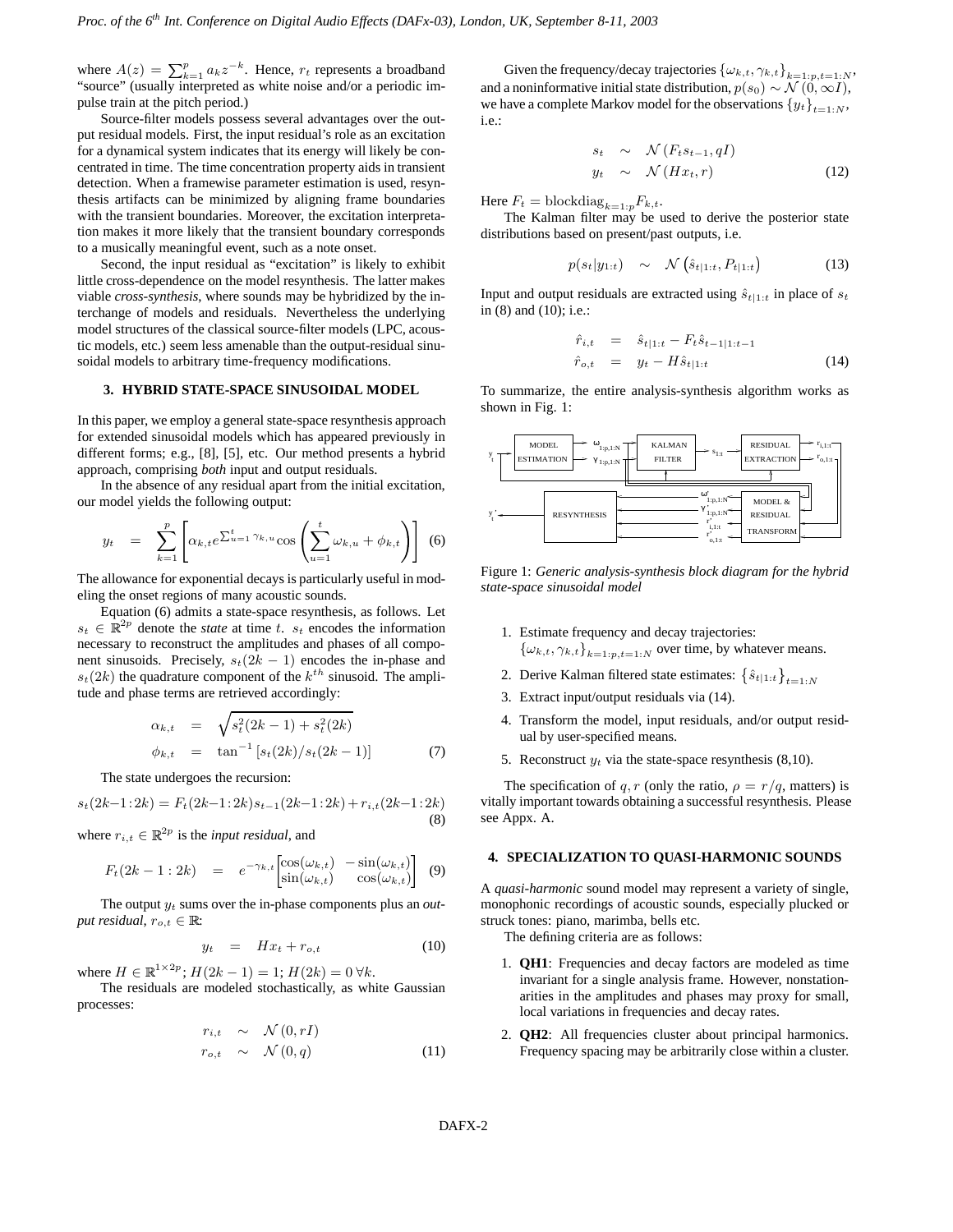3. **QH3**: Principal harmonics exist roughly about a harmonic series, though some inharmonicity is allowed. At minimum, a somewhat uniform separation between each harmonic must be guaranteed.

One may reorganize the generic sinusoidal model to reflect the hierarchy of principal harmonics  $k = 1:p$  and clusters  $l = 1:p_k$ :

$$
y_t = \sum_{k=1}^p \sum_{l=1}^{p_k} \alpha_{k,l,t} e^{-\gamma_{k,l} t} \cos(\omega_{k,l} t + \phi_{k,l,t}) \quad (15)
$$

Criterion **QH3** may be formalized w.r.t. (15), as follows: There exists  $\omega_0 \in [0, 2\pi]$  and small  $\epsilon > 0$  such that

$$
\sup_{l_1=1:p_{k+1},l_2=1:p_k} |\omega_{k+1,l_1} - \omega_{k,l_2} - \omega_0| < \epsilon \quad (16)
$$

Often, rich timbral dynamics arise from the coupling interaction of several physical vibrational modes. In piano tones, for instance, coupling between the transversal modes of several strings produces a characteristic "double decay" behavior in which an initial fast decay is followed by a lower amplitude sustained resonance [12], as well as beating and other effects characteristic of the timbral evolution. Though the coupling interaction does not result in the superposition of each vibrational mode in isolation, linearity of the overall system guarantees *equivalent modes* which do superpose [4]. The latter superposition, reflected in (15), can represent the double decay behavior with a stationary parameterization of each decay parameter. Though multiple sinusoids are required, the latter representation is nevertheless more parsimonious and less prone to overfitting risk than that of a single nonstationary sinusoid per harmonic, especially in the presence of beating caused by phase cancellations.

## **5. ITERATIVE FILTERBANK**

The main idea behind our iterative filterbank approach is to perform a "STFT-like" preprocessing especially tailored to the quasiharmonic model(15). The STFT dissects the input signal into uniformly spaced subbands, the spacing being a function of window length. Even if the window length is chosen to guarantee a spacing of  $\omega_0$  via the classic "pitch-synchronous" approach, there is no guarantee each group of modes surrounding a given harmonic will fall within a given subband, thanks to the flexibility in **QH3**. One may instead perform a long DFT of the entire analysis frame, in hopes to isolate each individual frequency within a cluster in their own subbands However, **QH2** precludes the guarantee of a minimum frequency separation.

A more flexible approach is to employ a custom, variable bank of bandpass filters to isolate all modes surrounding a given harmonic in exactly one subband. In this way, we exploit the quasiharmonicity assumption, without explicitly forcing a rigid pitchsynchronous criterion.

The subband centers, defined as  $\left\{\bar{\omega}_k^{(m)}\right\}_{k=1:p}$  for the  $m^{th}$ 

iteration, are initialized as harmonic:  $\bar{\omega}_k^{(0)} = k\omega_0$ . Here  $\omega_0$  is derived from an *ad hoc* DFT-based preprocessing. Through successive iterations, subband centers adapt to the inharmonicity present in the signal. For each subband, we extract the analytic signal, heterodyne such that the center frequency maps to DC, and maximally downsample. The foregoing preprocessing steps are shown in Fig.2.



Figure 2: *Preprocessing steps.*

From the heterodyned and downsampled analytic signal  $\bar{y}_{k,t}$ a modified Steiglitz-McBride approach [7] estimates the frequencies and decay rates of multiple (complex) sinusoidal components; see [9] for further details. Still in the heterodyned/downsampled domain, a Kalman/Rauch-Tung-Striebel smoother tracks instantaneous phases according to the model:

$$
\hat{\bar{s}}_{k,t+1}(2l-1:2l) \sim \mathcal{N}\left(\bar{F}_k(2l-1:2l)\hat{\bar{s}}_{k,t}(2l-1:2l), \,\bar{q}I\right)
$$

$$
\bar{y}_{k,t} \sim \mathcal{N}\left(\bar{H}\hat{\bar{s}}_{k,t}(2l-1:2l), \,\bar{r}\right) \tag{17}
$$

Here  $\bar{F}_k$  is analogous to  $F_t$  in (9), except concerning the sinusoids only in the  $k^{th}$  cluster, and  $H(2l-1) = 1$ ,  $H(2l) = \sqrt{-1}$ .

Define the (unwrapped) instantaneous phase and frequency estimates:

$$
\hat{\phi}_{k,l,t} = \text{unwrap}\left(\tan^{-1}\left[\hat{s}_{k,t}(2l)/\hat{s}_{k,t}(2l-1)\right]\right)
$$
\n
$$
\hat{\omega}_{k,l} = \left(\hat{\phi}_{k,l,N_k} - \hat{\phi}_{k,l,1}\right) / (N_k - 1) \tag{18}
$$

where  $N_k$ , the number of samples in the downsampled subband, equals  $N/N_{ds,k}$ ;  $N_{ds,k}$  being the downsampling factor.

To the degree  $\bar{\rho} = \bar{r}/\bar{q}$  is small, the instantaneous frequency may correct possible errors in the Steiglitz-McBride estimate. To the degree  $y_t$  is noisy, however, the former will become inaccurate unless  $\bar{\rho}$  is increased. We find here that a "balanced" parameterization:  $\bar{q} = 1, \bar{r} = 1$  where the state covariance is initialized as  $P_0 = 10^6 I$  yields acceptable tracking performance

The next iteration's center frequency is updated by averaging instantaneous frequency estimates, then adjusting for the downsampling and heterodyning:

$$
\omega_k^{(m+1)} = \omega_k^{(m)} + \frac{1}{N_{ds,k} \cdot p_k} \sum_{l=1}^{p_k} \hat{\omega}_{k,l} \tag{19}
$$

#### **5.1. Optimal filter design**

In order to isolate the cluster of modes about a given partial, each passband filter is designed to null out the passband regions about all other partials. Each bandpass filter of odd length  $2M + 1$ , denoted  $h = \{h_n\}_{n=-M:M}$ , is designed as zero phase:  $h_n = h_{-n}$ . Various frequency response constraints are satisfied at a uniformly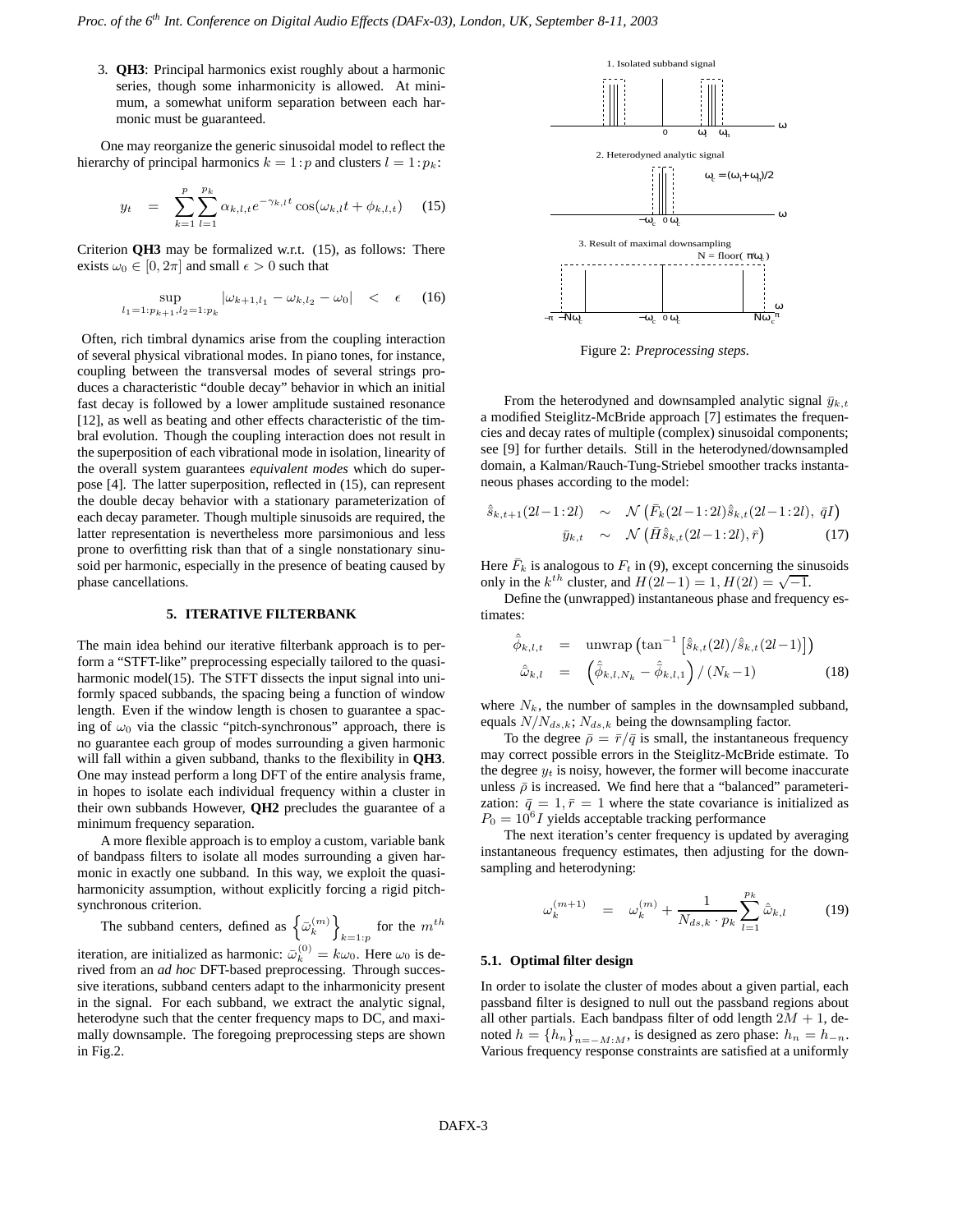sampled collection of frequency grid points:  $\{\omega_{g,j}\}_{j=1:N_g}$ , to produce the typical response shown in Fig. 3. Generally, we set  $N_g$ to 1.7 to 2 times the filter length.

Constraints are either *hard* (satisfied exactly) or *soft* (satisfied within tolerance  $c^{(j)}\tau$ ). Here  $1/c^{(j)}$  is the *importance* weight for the  $j<sup>th</sup>$  constraint. The optimization proceeds as follows.

Min. 
$$
\tau
$$
  
\nsubj. to 
$$
\begin{cases}\n\left| \mathcal{L}_{\text{soft}}^{(j)}[h] - b_{\text{soft}}^{(j)} \right| & \leq c^{(j)}\tau \\
\mathcal{L}_{\text{hard}}^{(j)}[h] & \leq b_{\text{hard}}^{(j)}\n\end{cases}
$$
\n(20)



Figure 3: *Optimal bandpass filter response.*

If each  $\mathcal{L}_{\text{soft}}^{(j)}[h]$  and  $\mathcal{L}_{\text{hard}}^{(j)}[h]$  are linear in h, then clearly (20) admits a linear programming optimization.

The general form of  $\mathcal{L}[h]$  is as a  $q^{th}$  derivative response constraint  $\mathcal{L}[h] \propto \partial^q H(\omega_{g,j}) / \partial \omega_{g,j}^q$ . It is shown [9] that  $\mathcal{L}[h]$  is linear in h:

$$
\frac{\partial^q H(\omega)}{\partial \omega^q} = \mathbf{1}_{\{q=0\}} h_0 + 2 \sum_{n=1}^M n^q T_q(\omega n) h_n \qquad (21)
$$

where  $T_q(\omega) = \frac{\partial^q}{\partial \omega^q \cos(\omega)}$ .

To specify the constraints, we partition the desired frequency response into five regions: passband, low transition width, high transition width, nulling region (the union of all the nulled regions about the other partials), and general stopband. Hard constraints are summarized in Table 1, and soft constraints are summarized in Table 2.

| <b>Hard Constraints</b> |                                                                    |          |  |  |
|-------------------------|--------------------------------------------------------------------|----------|--|--|
| Type                    | Constraint                                                         | Region   |  |  |
| Concave passband        | $\partial^2 H(\omega_{g,j})/\partial \omega_{g,j}^2 \leq 0$        | Passband |  |  |
| Monotonic transition    | $\overline{\partial H(\omega_{g,j})}/\partial \omega_{g,j} \leq 0$ | Low TW   |  |  |
|                         | $-\partial H(\omega_{g,j})/\partial \omega_{g,j} \leq 0$           | High TW  |  |  |

Table 1: *Hard optimization constraints, which must be met exactly.*

Values  $c_s = 2.5$ ,  $c_{null,0} = 0.05$ ,  $c_{null,1} = 0.25$  produce the example stopband responses shown in Fig. 4. Here the fundamental frequency is 2375 Hz with a filter length of 499 samples. The combination of zeroth and first order derivative constraints enables attenuation in the nulling region on the order of  $10^{-4}$  times the stopband attenuation, without causing the response artifacts due to setting  $c_{null,0} = 10^{-4} c_{stop}$  directly.

Signals with low fundamental frequencies, such as an A0 piano tone, may contain hundreds of audible harmonics up to the

| <b>Soft Constraints</b> |                                         |                  |  |  |
|-------------------------|-----------------------------------------|------------------|--|--|
| Type                    | Constraint                              | Region           |  |  |
| Passband                | $H(\omega_{q,j})$<br>$\tau$             | Passband         |  |  |
| General Stopband        | $H(\omega_{a,i}) \leq c_s \tau$         | General Stopband |  |  |
| Nulling                 | $ H(\omega_{g,j})  \leq c_{null,0}\tau$ | Nulling Region   |  |  |
|                         | $H(\omega_{q,j}) \leq c_{null,1} \tau$  |                  |  |  |

Table 2: *Soft constraints, satisfied within tolerance*  $c^{(j)}\tau$ .

Nyquist frequency. As such, a filter with hundreds of closelyspaced nulling regions must be designed. Though the optimization ensures as short as possible filter meeting the objectives, the filter length required for sounds such as the A0 piano tone (fundamental  $= 27.5$  Hz) is on the order of thousands, of samples. With current processing capabilities (1.5 GHz Athlon), any filter over length 2000 seems prohibitive in repeated trials, taking several hours to design.

The reason for preferring a short filter at whatever the design cost is because a shorter filter will bias the sinusoids' decay profiles by a lesser amount, leading to an improved decay estimation. Computational cost is technically a secondary issue; nevertheless a compromise has been necessary in order to cut the design time to under a minute using length  $400 - 500$  prototype filters.

Our compromise consists of a multistage approach in which a short secondary bandpass filter with constant 3 dB/octave decay is cascaded with a nulling filter which only nulls out the set of center frequencies within the passband region of the secondary filter. The nulling filter is first designed as a prototype in a stretched frequency space, then this prototype is upsampled via bandlimited interpolation and single sideband modulated. Fig. 4 illustrates the individual responses of the filters to be cascaded.



Figure 4: *Nulling filter and secondary bandpass filter.*

#### **6. CONVERGENCE RESULTS**

A typical convergence result is shown in Fig. 5 for the first eight partials of a piano tone over five filterbank iterations. The filterbank input consists of a recording of the piano note C2 (65 Hz) of duration 8.53 seconds at 44100 Hz. Each filterbank center frequency is initialized at 95% of the ideal harmonic profile estimated via [2], to simulate a gross frequency initialization error. True vs. initialized frequency profiles are shown in Table 3, as well as the filterbank center frequencies after four and five iterations.

Filter bandwidths are each initialized to 40% of the distance between neighboring center frequencies, and 33% of this region is devoted to transition width.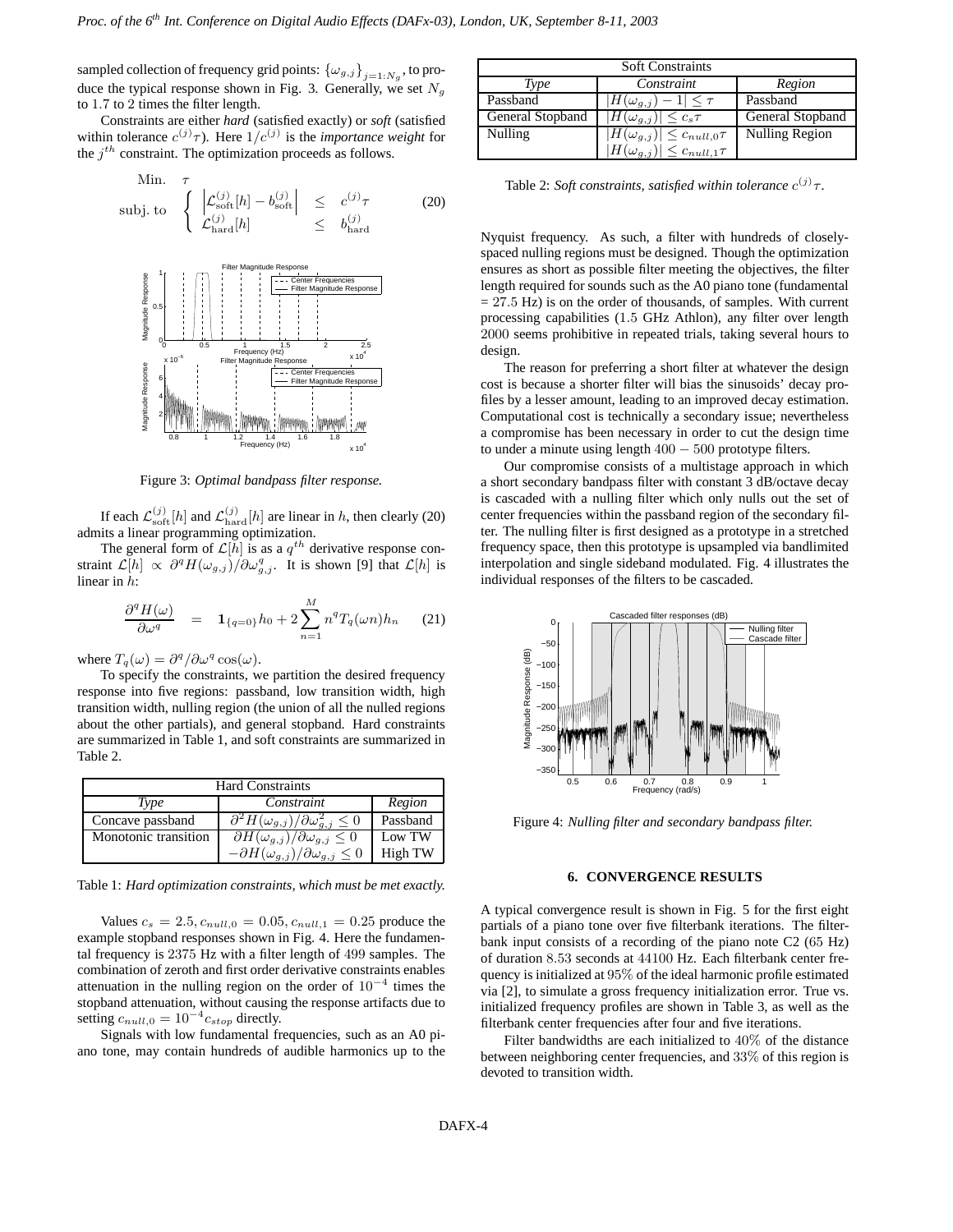| Partial | "Ideal"   | Freq.     | Freq.          | Freq.                  |
|---------|-----------|-----------|----------------|------------------------|
| No.     | Frequency | Init.     | Iteration $#4$ | <i>Iteration</i> $# 5$ |
|         | 65.41 Hz  | 62.14 Hz  | 65.47 Hz       | 65.48 Hz               |
| 2       | 130.83 Hz | 124.29 Hz | 131.07 Hz      | 131.08 Hz              |
| 3       | 196.29 Hz | 186.48 Hz | 196.81 Hz      | 196.81 Hz              |
| 4       | 261.82 Hz | 248.71 Hz | 262.57 Hz      | 262.57 Hz              |
| 5       | 327.38 Hz | 311.00 Hz | 328.39 Hz      | 328.40 Hz              |
| 6       | 393.03 Hz | 373.38 Hz | 394.29 Hz      | 394.29 Hz              |
| 7       | 458.80 Hz | 435.85 Hz | 460.26 Hz      | 460.26 Hz              |
| 8       | 524.66 Hz | 498.43 Hz | 526.40 Hz      | 526.40 Hz              |

Table 3: *Filterbank initialization and convergence.*



Figure 5: *Filterbank convergence.*

## **7. ANALYSIS-SYNTHESIS RESULTS**

The ability to transform input residual, output residual, and model dynamics by independent means facilitates an immense variety of modifications. Aside of the standard pitch- and time-scaling effects, the separate modification of each input residual may generate some novel effects, such as applying a different regenerative delay to each input residual. Nevertheless, the standard pitch- and time-scaling protocols provide a sort of "benchmark" for comparison with other analysis-synthesis schemes, so we first detail how these are implemented within the present framework.

#### **7.1. Pitch scale modifications**

Each of the model's frequency trajectories are multiplied by the amount of the pitch scale. All residuals and decay trajectories are preserved. Clearly, one may generalize the pitch scaling model to allow separate modifications, and/or time-varying, audio rate pitch modulations.

## **7.2. Time scale modifications**

Time scaling is rather more involved. First, one resamples the frequency and decay trajectories by a bandlimited interpolation (linear interpolation can be used if computations are scarce), and multiplies the decays by the inverse of the stretching factor. Next, each input/output residual must be individually timestretched. Since the residuals are by definition the parts which cannot be modeled, a nonparametric approach such as WSOLA [11] must be used. To the extent the output/input residuals are small, the WSOLA artifacts will be suppressed in the overall resynthesis. However, a further improvement occurs when the "excitation region" (defined as the sample window of length  $2p$  maximizing the sum of the residual energies) is held out from the WSOLA algorithm then respliced with the WSOLA resynthesis. The resynthesized residuals are presented to the transformed model for the overall resynthesis (recall Fig. 1).

## **7.3. Cross synthesis**

Many possibilities exist for the cross-synthesis or hybridization of multiple sounds. A traditional approach, adhering strictly to the "source-filter" interpretation, is that the input residuals for one model are resented as input to another model, while the output residual of the latter is preserved.

#### **7.4. Results**

The setting of  $\rho = r/q$  is vital, for reasons detailed in Appx. A which will merely be summarized here. Our examples use  $\rho =$ 20p with minimal artifacts. If  $\rho$  is too small, however, the input residuals and hence the individual state resyntheses become large, posisbly larger than  $y_t$ . However, since the output residual vanishes under small  $\rho$ , a precarious situation is established where large input resyntheses must undergo phase cancellation while summing to a model resynthesis closely approximating  $y_t$ . This cancellation may not survive model transformation. If so, the resynthesis amplitude envelope may become distorted; for instance, the "soft attack" phenomenon may occur under pitch-scaling when cancellation is maintained at the beginning of the signal yet dissipates over time as the component sinusoids drift out of their original phase relationships.

Such artifacts are easily recovered, however, by a simple envelope adjustment in postprocessing. By contrast, if one considers the loss of phase coherence or the stuttering behavior of canonical pitch-scaling algorithms, the latter prove far more difficult to correct in postproduction than the artifacts generated by our model.

## **A. TUNING OF THE RESIDUAL VARIANCES**

Residual variance parameters  $q, r$  balance the distribution of energy among input residual and output residuals as well as govern the ability to track amplitude and phase nonstationarities. In fact, only the ratio  $\rho = r/q$  matters. A high  $\rho$  means the filtered state estimate only loosely tracks the output, instead depending heavily on the prediction from the previous iteration's state estimate, yielding a large output residual but small state residuals. However, the lack of a swift response to  $y_t$  limits the state's ability to track amplitude/phase nonstationarities.

If  $\rho$  is small, however, large state residuals but a small output residual results. In the latter case, the magnitudes of the *individual* state resyntheses  $\left\{ \hat{s}_{t|1:t}(2k-1) \right\}_{k=1:p}$  may be large even with respect to  $y_t$ , but the individual resyntheses added together magically "cancel" to form a close approximation to  $y_t$ .

Indeed, underspecification of ρ can be problematic under *modifications* to  $F_t$ ; e.g. pitch shift. For t large enough, the state resyntheses no longer maintain their original phase relationships, thus cancellation no longer occurs. Here the resynthesis' amplitude increases after the attack and the impression of a proportionately soft attack results. A closer view reveals the soft attack to be a classic symptom of the *overfitting phenomenon*: The Kalman filter tries too hard to fit the *specific* input  $y_t$ , failing to generalize